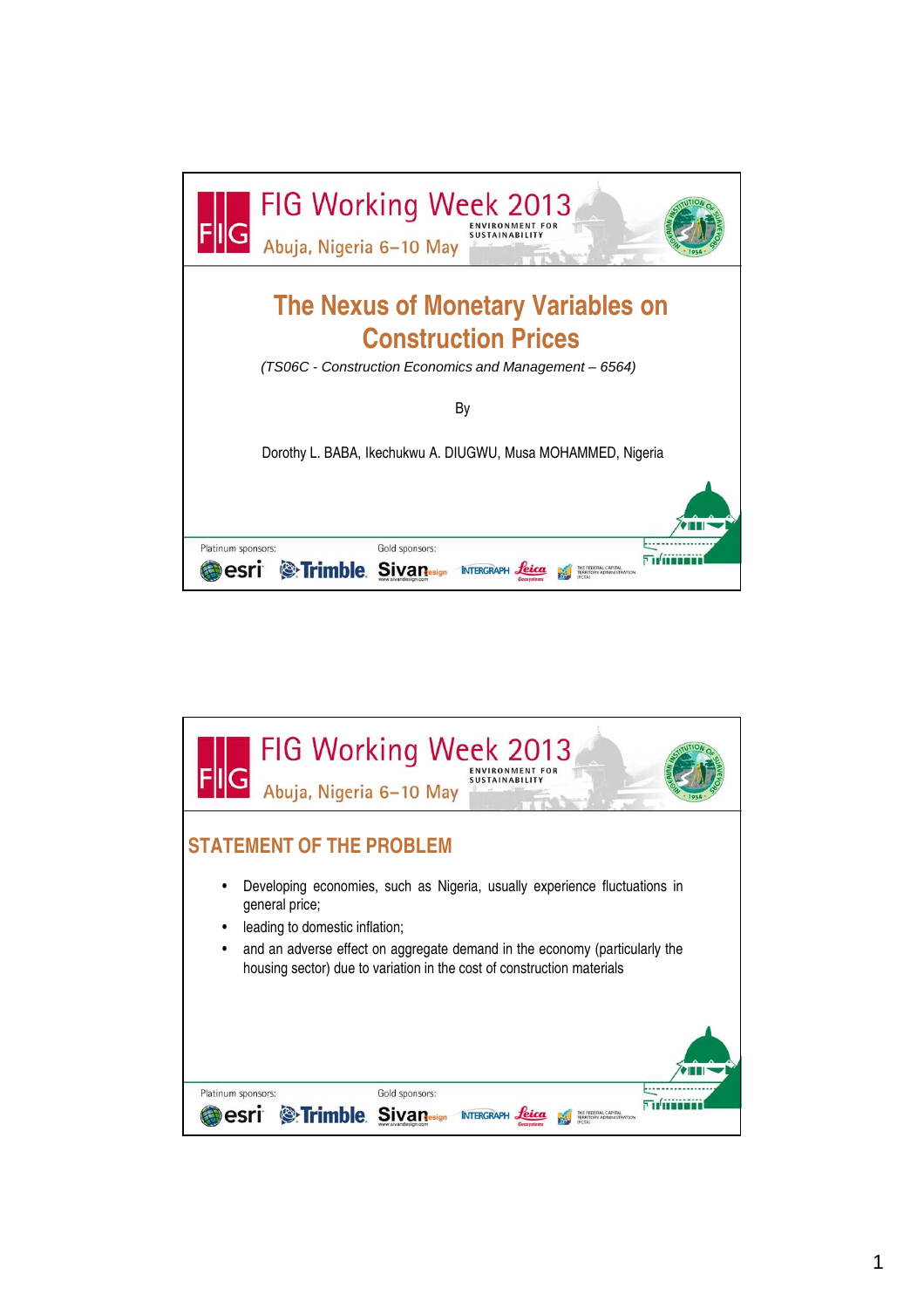

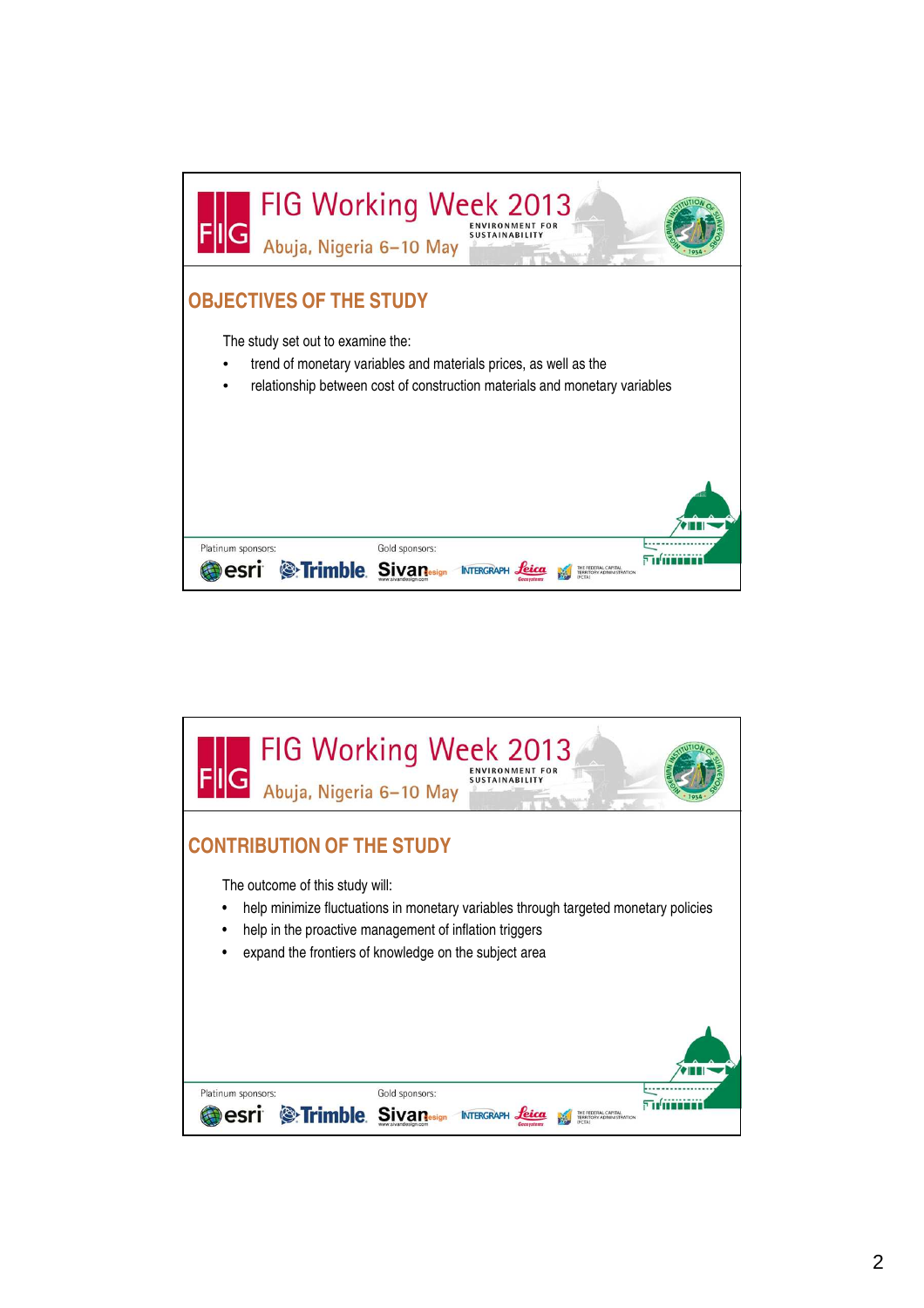

| <b>FIG Working Week 2013</b><br><b>SUSTAINABILIT</b><br>Abuja, Nigeria 6-10 May           |
|-------------------------------------------------------------------------------------------|
| <b>THEORETICAL BACKGROUND (contd.)</b>                                                    |
| These policies are expressed as monetary policies, measured through monetary<br>variables |
| Monetary policies seek to achieve desired macroeconomic objectives by managing<br>٠       |
| the quantity of money in the economy (Central Bank of Nigeria, 2011)                      |
| Monetary policies and variables indirectly affect the construction industry, with<br>٠    |
| extreme situations leading to insolvency of companies in the sector                       |
| (Rwelamila and Lobelo, 2002)<br>٠                                                         |
| Platinum sponsors:<br>Gold sponsors:<br><b>Se Trimble</b><br><b>INTERGRAP</b>             |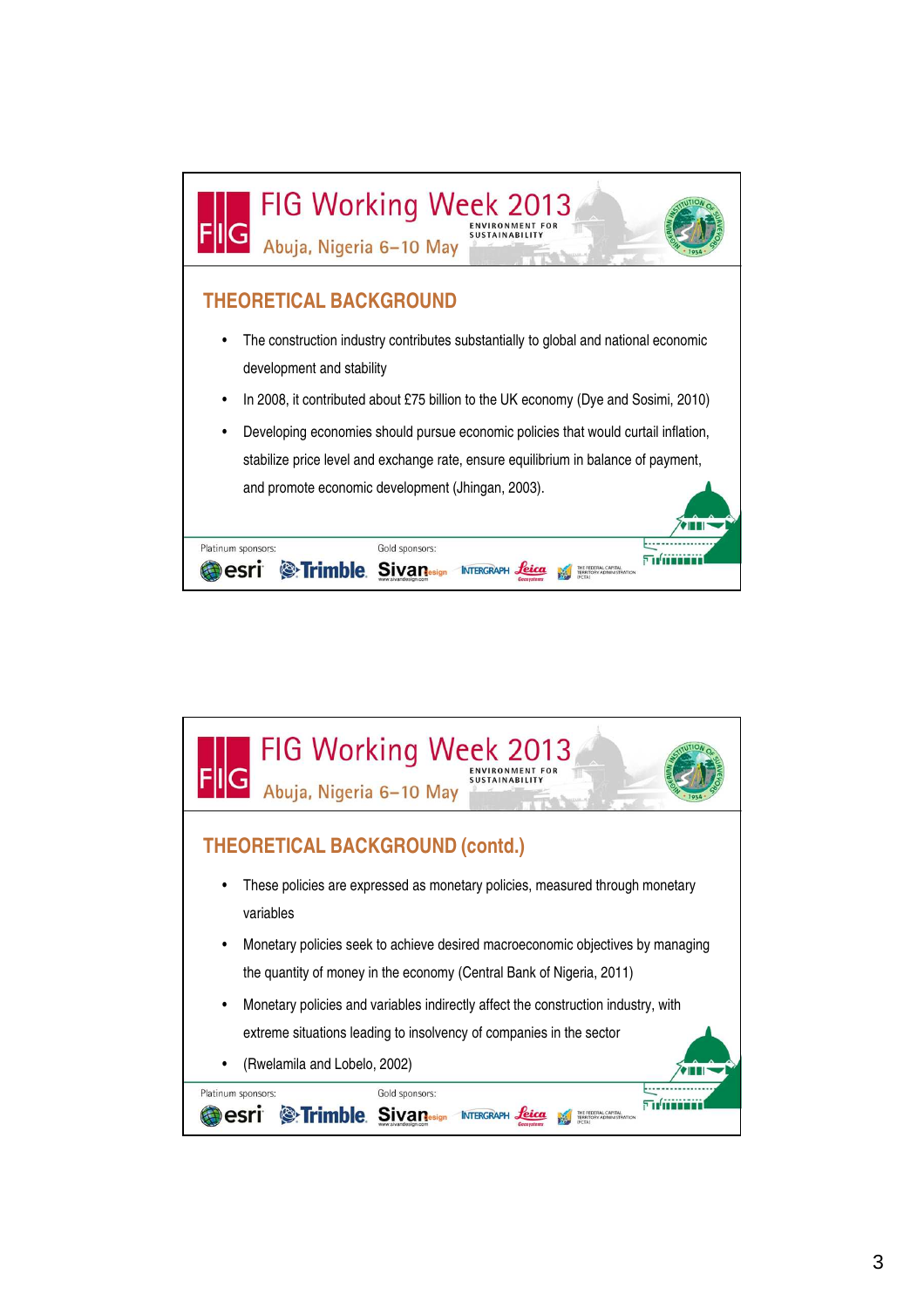

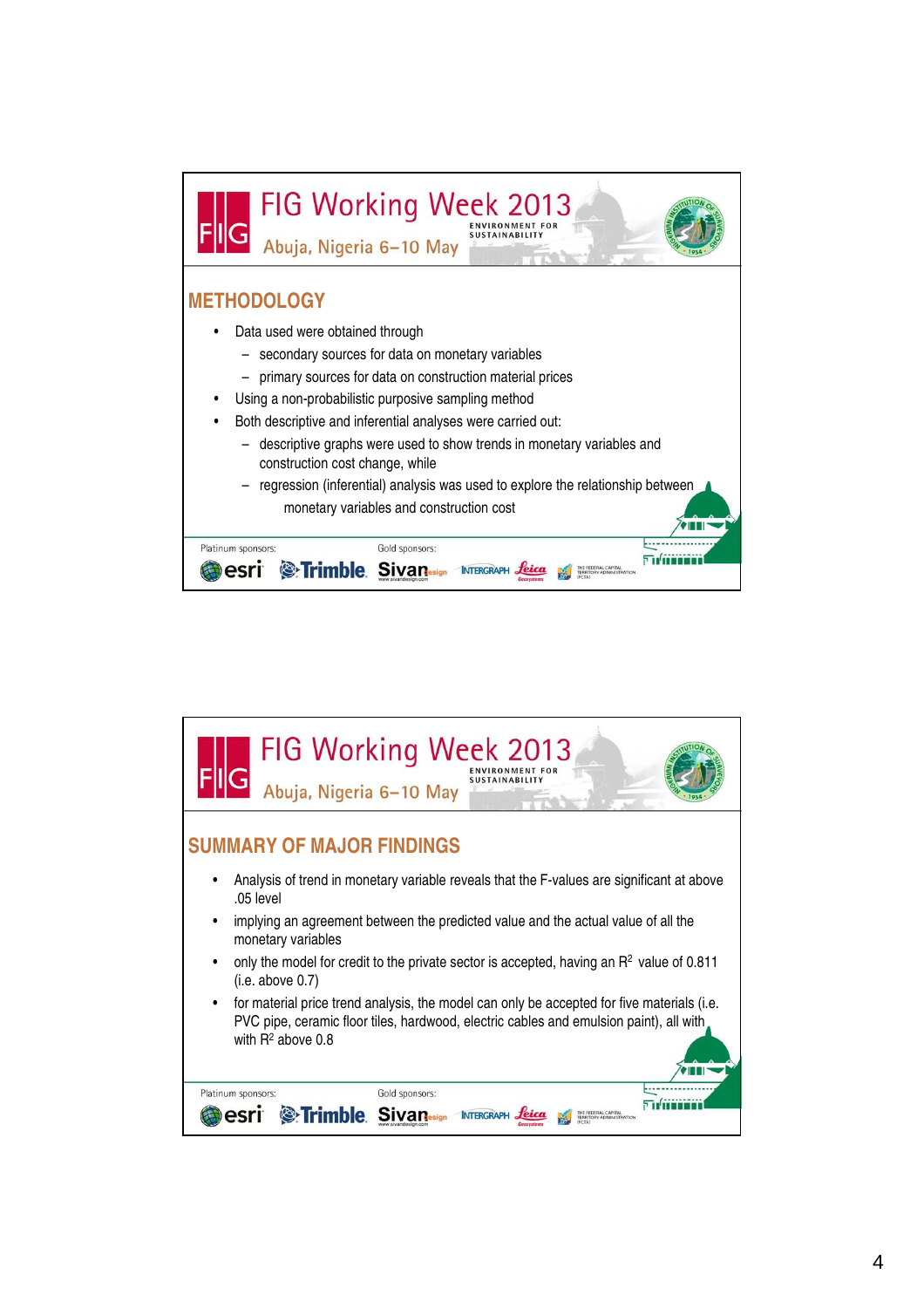